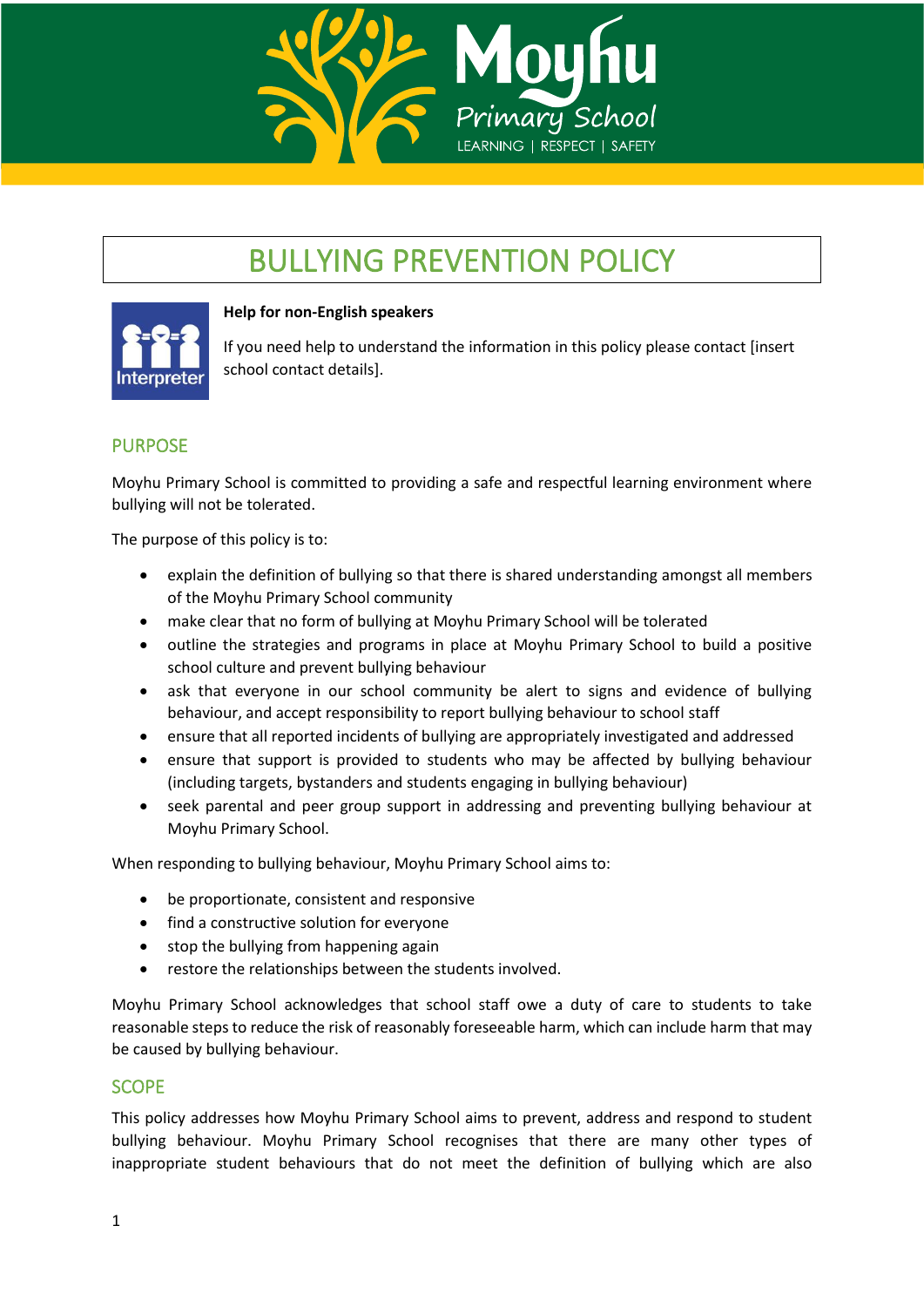unacceptable at our school. These other inappropriate behaviours will be managed in accordance with our *Student Code of Conduct* and *Inclusion and Diversity policy*.

This policy applies to all school activities, including camps and excursions.

# POLICY

# Definitions

## **Bullying**

In 2018 the Education Council of the Council of Australian Governments endorsed the following definition of bullying for use by all Australian schools:

*Bullying is an ongoing and deliberate misuse of power in relationships through repeated verbal, physical and/or social behaviour that intends to cause physical, social and/or psychological harm. It can involve an individual or a group misusing their power, or perceived power, over one or more persons who feel unable to stop it from happening.*

*Bullying can happen in person or online, via various digital platforms and devices and it can be obvious (overt) or hidden (covert). Bullying behaviour is repeated, or has the potential to be repeated, over time (for example, through sharing of digital records)*

*Bullying of any form or for any reason can have immediate, medium and long-term effects on those involved, including bystanders. Single incidents and conflict or fights between equals, whether in person or online, are not defined as bullying.* 

Bullying has three main features:

- It involves a misuse of power in a relationship
- It is ongoing and repeated, and
- It involves behaviours that can cause harm.

Bullying can be:

- 1. *direct* physical bullying e.g. hitting, tripping, and pushing or damaging property.
- 2. *direct* verbal bullying e.g. name calling, insults, homophobic or racist remarks, verbal abuse.
- 3. *indirect* bullying e.g. spreading rumours, playing nasty jokes to embarrass and humiliate, mimicking, encouraging others to socially exclude a person and/or damaging a person's social reputation or social acceptance.

*Cyberbullying* is direct or indirect bullying behaviours using digital technology. For example via a mobile device, computers, chat rooms, email, social media, etc. It can be verbal, written and include images, video and/or audio.

## **Other distressing and inappropriate behaviours**

Many distressing and inappropriate behaviours may not constitute bullying even though they are unpleasant. Students who are involved in or who witness any distressing and inappropriate behaviours should report their concerns to school staff and our school will follow our Student Wellbeing and Engagement Policy and Code of Conduct.

*Mutual conflict* involves an argument or disagreement between people with no imbalance of power. In incidents of mutual conflict, generally, both parties are upset and usually both want a resolution to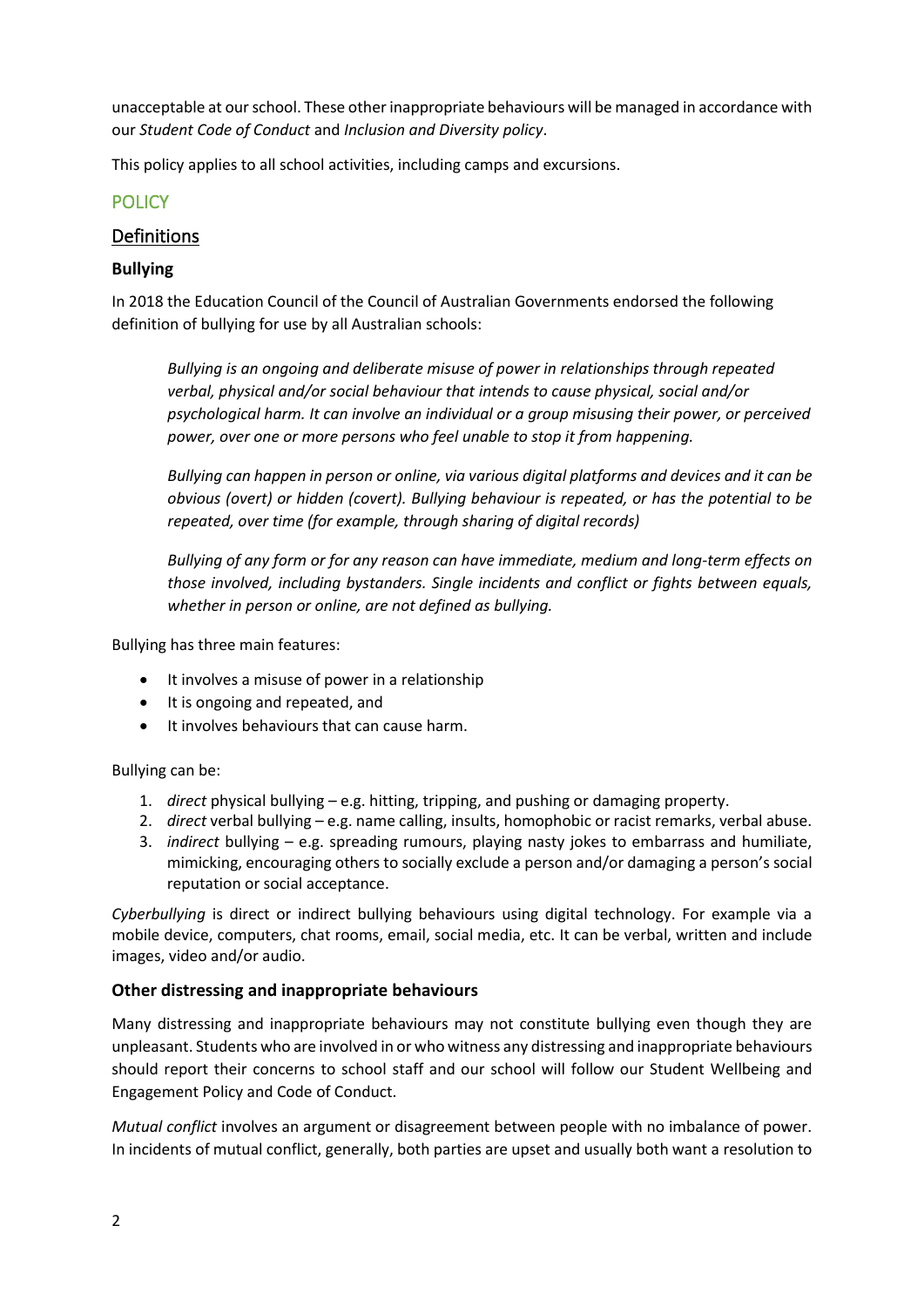the issue. Unresolved mutual conflict can develop into bullying if one of the parties targets the other repeatedly in retaliation.

*Social rejection or dislike* is not bullying unless it involves deliberate and repeated attempts to cause distress, exclude or create dislike by others.

*Single-episode acts* of nastiness or physical aggression are not the same as bullying. However, single episodes of nastiness or physical aggression are not acceptable behaviours at our school and may have serious consequences for students engaging in this behaviour. Moyhu Primary School will use its Student Wellbeing and Engagement Policy to guide a response to single episodes of nastiness or physical aggression.

*Harassment* is language or actions that are demeaning, offensive or intimidating to a person. It can take many forms, including sexual harassment and disability harassment. Further information about these two forms of harassment, including definitions, is set out in our Inclusion and Diversity Policy.

Harassment of any kind will not be tolerated at Moyhu Primary School and may have serious consequences for students engaging in this behaviour. Moyhu Primary School will use its Student Wellbeing and Engagement Policy to guide a response to students demonstrating harassing behaviour, unless the behaviour also constitutes bullying, in which case the behaviour will be managed in accordance with this Bullying Prevention Policy.

## BULLYING PREVENTION

Moyhu Primary School has a number of programs and strategies in place to build a positive and inclusive school culture. We strive to foster a school culture that prevents bullying behaviour by modelling and encouraging behaviour that demonstrates acceptance, kindness and respect.

Bullying prevention at Moyhu Primary School is proactive and is supported by research that indicates that a whole school, multifaceted approach is the most effect way to prevent and address bullying. At our school:

- We have a positive school environment that provides safety, security and support for students and promotes positive relationships and wellbeing.
- We strive to build strong partnerships between the school, families and the broader community that means all members work together to ensure the safety of students.
- Teachers are encouraged to incorporate classroom management strategies that discourage bullying and promote School Wide Positive Behaviour.
- A range of year level incursions and programs are planned for each year to raise awareness about bullying and its impacts.
- In the classroom, our social and emotional learning curriculum teaches students what constitutes bullying and how to respond to bullying behaviour assertively. This promotes resilience, assertiveness, conflict resolution and problem solving.
- The Peer Support Program and the Peer Mediation program encourage positive relationships between students in different year levels. We seek to empower students to be confident communicators and to resolve conflict in a non-aggressive and constructive way.
- Students are encouraged to look out for each other and to talk to teachers and older peers about any bullying they have experienced or witnessed.

For further information about our engagement and wellbeing initiatives, please see our Student Wellbeing and Engagement policy/Student Engagement Policy.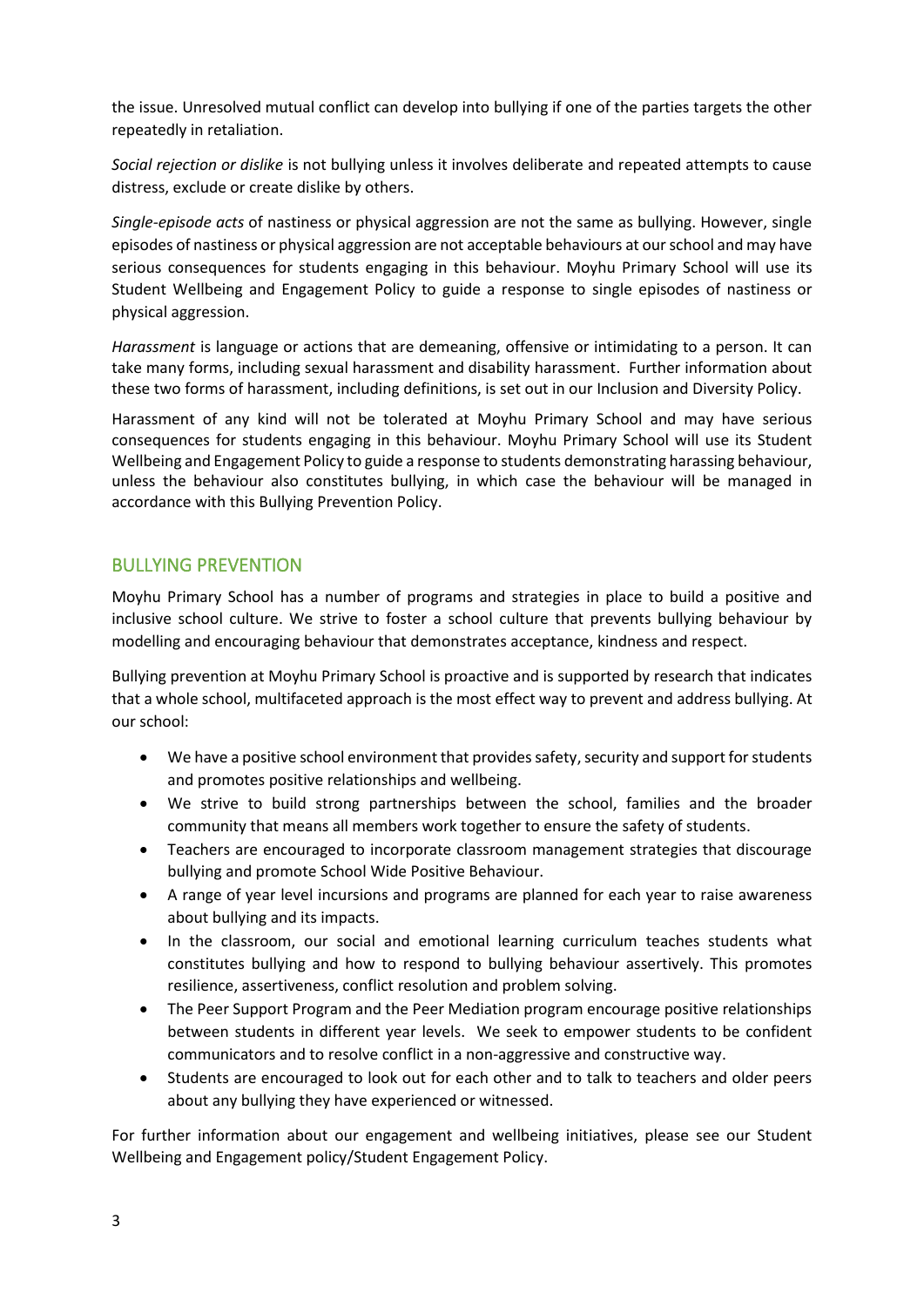## INCIDENT RESPONSE

## Reporting concerns to Moyhu Primary School

Bullying complaints will be taken seriously and responded to sensitively at our school.

Students who may be experiencing bullying behaviour, or students who have witnessed bullying behaviour, are encouraged to report their concerns to school staff as soon as possible.

Our ability to effectively reduce and eliminate bullying behaviour is greatly affected by students and/or parents and carers reporting concerning behaviour as soon as possible, so that the responses implemented by Moyhu Primary School are timely and appropriate in the circumstances.

We encourage students to speak to their teacher. However, students are welcome to discuss their concerns with any trusted member of staff including teachers, wellbeing staff, school social worker etc.

Parents or carers who develop concerns that their child is involved in, or has witnessed bullying behaviour at Moyhu Primary School should contact the Principal.

#### Investigations

When notified of alleged bullying behaviour, school staff are required to:

- 1. record the details of the allegations in the . incident register and or, student file and
- 2. inform Principal.

The Principal is responsible for investigating allegations of bullying in a timely and sensitive manner. To appropriately investigate an allegation of bullying, the principal may:

- speak to the those involved in the allegations, including the target/s, the students allegedly engaging in bullying behaviour/s and any witnesses to the incidents
- speak to the parents of the students involved
- speak to the teachers of the students involved
- take detailed notes of all discussions for future reference

All communications with the Principal in the course of investigating an allegation of bullying will be managed sensitively. Investigations will be completed as quickly as possible to allow for the behaviours to be addressed in a timely manner.

The objective of completing a thorough investigation into the circumstances of alleged bullying behaviour is to determine the nature of the conduct and the students involved. A thorough understanding of the alleged bullying will inform staff about how to most effectively implement an appropriate response to that behaviour.

Serious bullying, including serious cyberbullying, is a criminal offence and may be referred to Victoria Police. For more information, see: [Brodie's Law.](http://www.education.vic.gov.au/about/programs/bullystoppers/Pages/advicesheetbrodieslaw.aspx)

## Responses to bullying behaviours

When the Principal has sufficient information to understand the circumstances of the alleged bullying and the students involved, a number of strategies may be implemented to address the behaviour and support affected students in consultation with teachers, SSS, other Principals, Department of Education and Training specialist staff.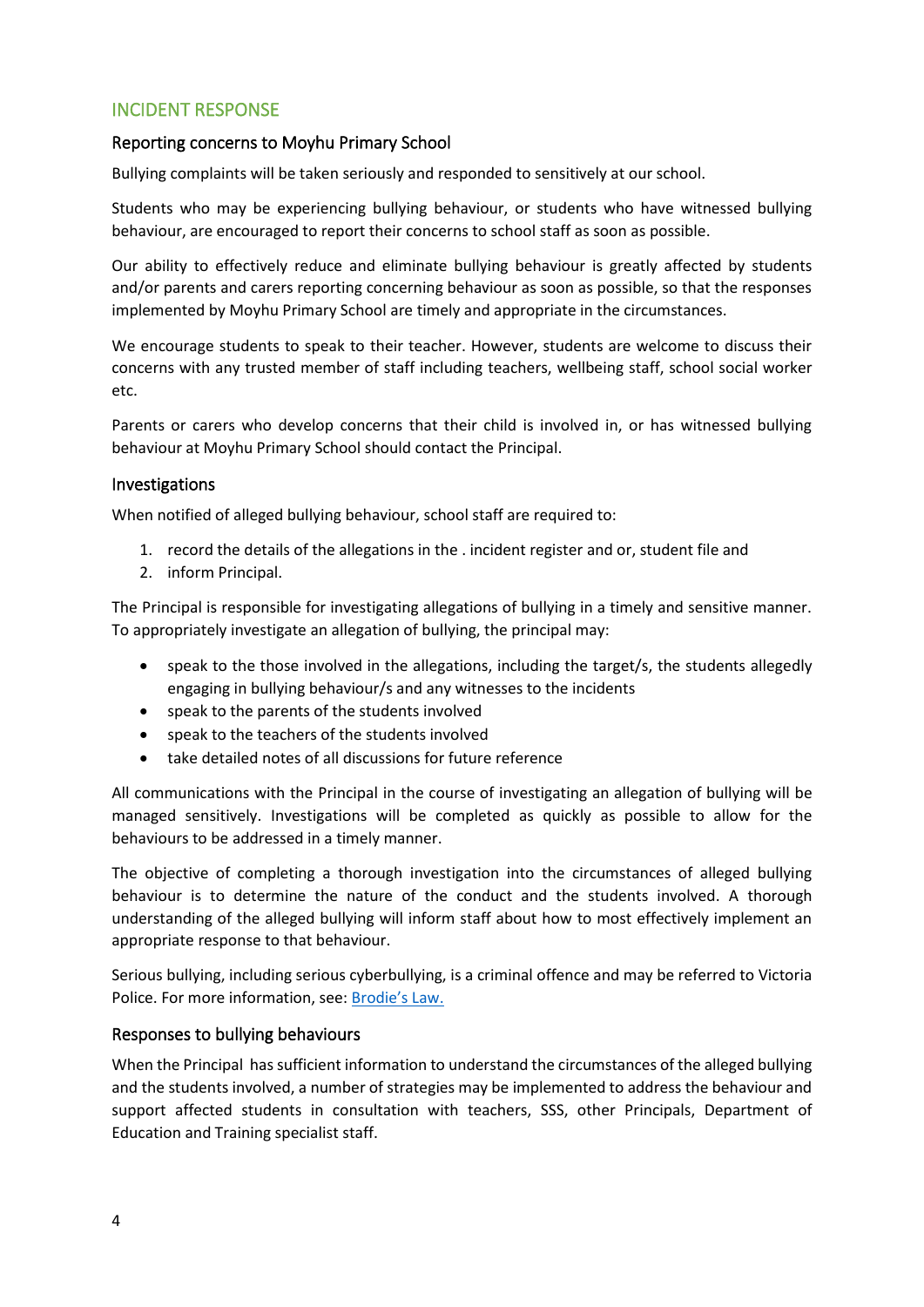There are a number of factors that will be considered when determining the most appropriate response to the behaviour. When making a decision about how to respond to bullying behaviour, Moyhu Primary School will consider:

- the age and maturity of the students involved
- the severity and frequency of the bullying, and the impact it has had on the target student
- whether the student/s engaging in bullying behaviour have displayed similar behaviour before
- whether the bullying took place in a group or one-to-one context
- whether the students engaging in bullying behaviour demonstrates insight or remorse for their behaviour
- the alleged motive of the behaviour, including any element of provocation.

The School may implement all, or some of the following responses to bullying behaviours:

- Offer counselling support to the target student or students, including referral to external provider.
- Offer counselling support to the students engaging in bullying behaviour, including referral to external provider.
- Offer counselling support to affected students, including witnesses and/or friends of the target student, including referral to external provider.
- Facilitate a restorative practice meeting with all or some of the students involved. The objective of restorative practice is to repair relationships that have been damaged by bringing about a sense of remorse and restorative action on the part of the person who has bullied someone and forgiveness by the person who has been bullied.
- Facilitate a mediation between some or all of the students involved to help to encourage students to take responsibility for their behaviour and explore underlying reasons for conflict or grievance. Mediation is only suitable if all students are involved voluntarily and demonstrate a willingness to engage in the mediation process.
- Facilitate a process using the Support Group Method, involving the target student(s), the students engaging in bullying behaviour and a group of students who are likely to be supportive of the target(s).
- Implement a Method of Shared Concern process with all students involved in the bullying.
- Facilitate a Student Support Group meeting and/or Behaviour Support Plan for affected students.
- Prepare an Individual Management Plan restricting contact between target and students engaging in bullying behaviour.
- Provide discussion and/or mentoring for different social and emotional learning competencies of the students involved, including connect affected students with an older Student Mentor, resilience programs, etc.
- Monitor the behaviour of the students involved for an appropriate time and take follow up action if necessary.
- Implement disciplinary consequences for the students engaging in bullying behaviour, which may include removal of privileges, detention, suspension and/or expulsion consistent with our Student Wellbeing and Engagement policy, the Ministerial Order on Suspensions and Expulsions and any other relevant Department policy.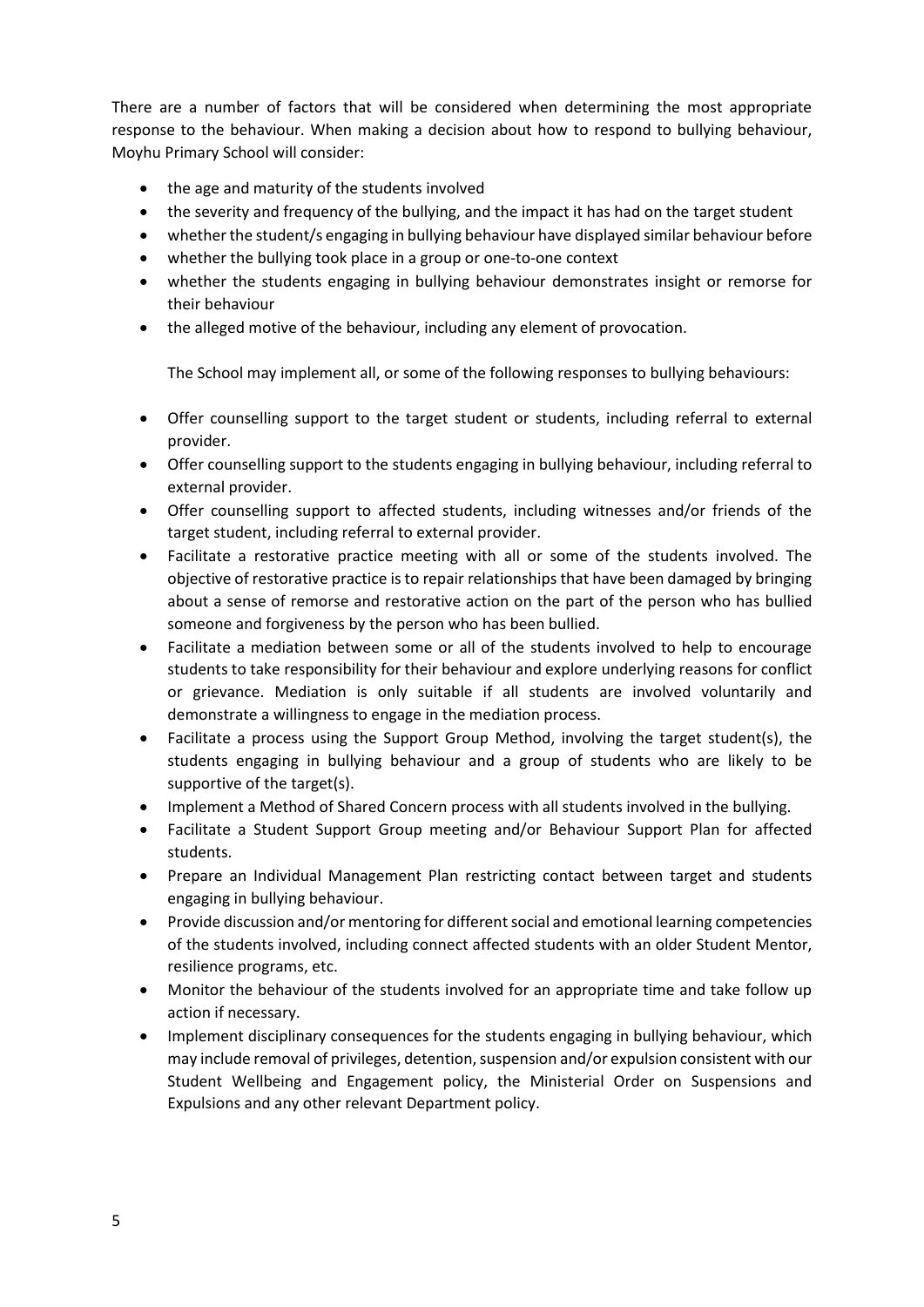Moyhu Primary School understands the importance of monitoring and following up on the progress of students who have been involved in or affected by bullying behaviour. Where appropriate, school staff will also endeavour to provide parents and carers with updates on the management of bullying incidents.

The Principal is responsible for maintaining up to date records of the investigation of and responses to bullying behaviour.

# **COMMUNICATION**

This policy will be communicated to our school community in the following ways

- Available publicly on our school's website
- Included in staff induction processes
- Discussed at staff briefings/meetings as required
- Discussed at parent information nights/sessions
- Included as annual reference in school newsletter
- Made available in hard copy from school administration upon request

## FURTHER INFORMATION AND RESOURCES

This policy should be read in conjunction with the following school policies: Parent Complaints policy

- Statement of Values and School Philosophy
- Student Wellbeing and Engagement Policy
- Parent Complaints policy
- Duty of Care Policy
- Inclusion and Diversity Policy

The following websites and resources provide useful information on prevention and responding to bullying, as well as supporting students who have been the target of bullying behaviours:

- [Bully Stoppers](https://bullyingnoway.gov.au/PreventingBullying/Planning/Pages/School-policy.aspx)
- Kids [Helpline](https://kidshelpline.com.au/)
- [Lifeline](https://www.lifeline.org.au/)
- [Bullying. No way!](https://bullyingnoway.gov.au/PreventingBullying/Planning/Pages/School-policy.aspx)
- [Student Wellbeing Hub](https://www.studentwellbeinghub.edu.au/)
- [Office of the eSafety Commissioner](https://www.esafety.gov.au/)
- [Australian Student Wellbeing Framework](https://www.studentwellbeinghub.edu.au/resources/detail?id=dd6b5222-d5c5-6d32-997d-ff0000a69c30#/)

## EVALUATION

This policy will be reviewed every 2 years, or earlier as required, following an incident or analysis of new research or school data relating to bullying, to ensure that the policy remains up to date, practical and effective.

Data will be collected through:

- discussion and consultation with students and parent/carers
- regular student bullying surveys
- regular staff surveys
- Bully Stoppers Data Collection tool